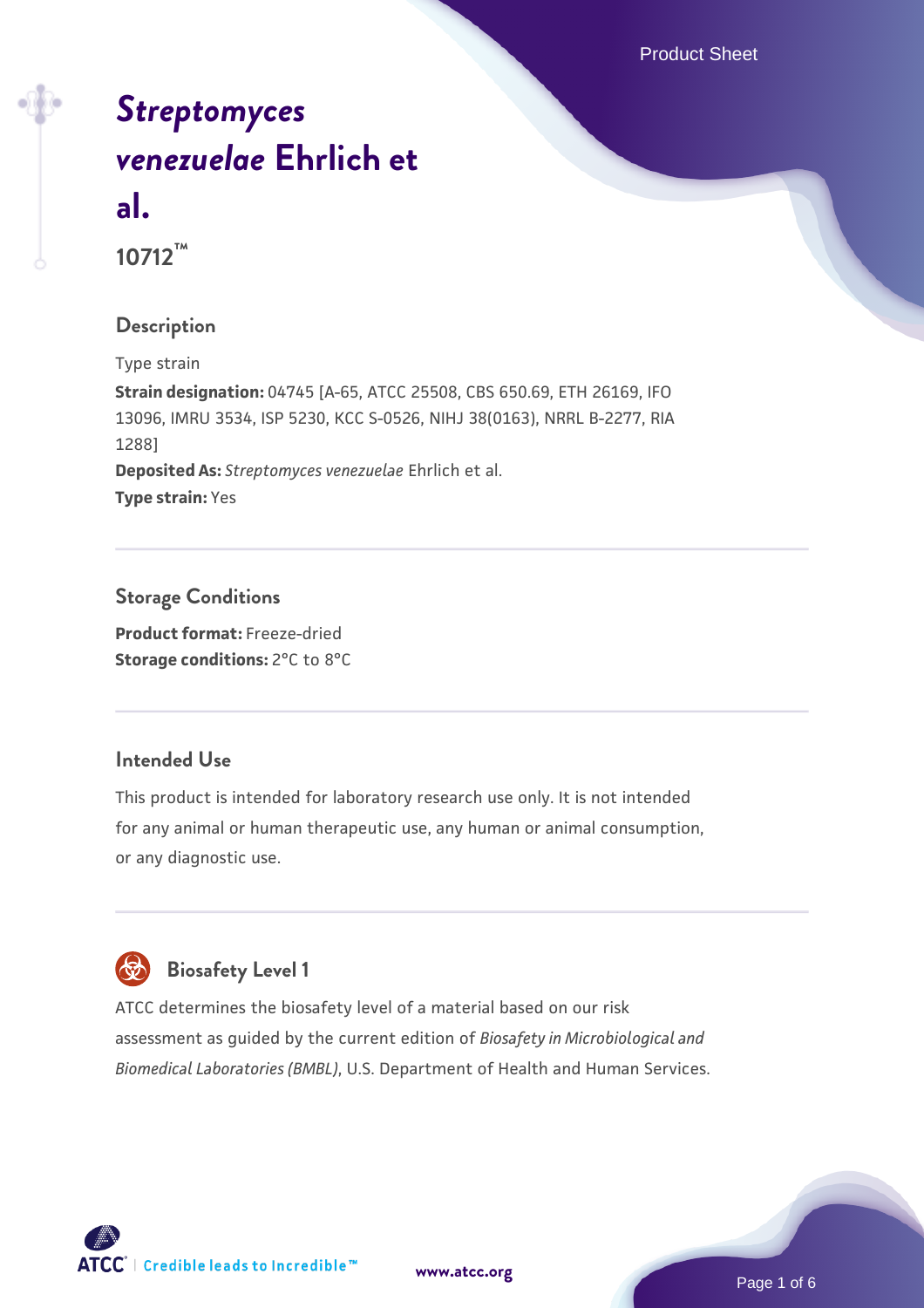#### **[Streptomyces venezuelae](https://www.atcc.org/products/10712)** [Ehrlich et al.](https://www.atcc.org/products/10712) **Product Sheet Allen Engineering Streptomyces venezuelae** Ehrlich et al. **10712**

It is your responsibility to understand the hazards associated with the material per your organization's policies and procedures as well as any other applicable regulations as enforced by your local or national agencies.

ATCC highly recommends that appropriate personal protective equipment is always used when handling vials. For cultures that require storage in liquid nitrogen, it is important to note that some vials may leak when submersed in liquid nitrogen and will slowly fill with liquid nitrogen. Upon thawing, the conversion of the liquid nitrogen back to its gas phase may result in the vial exploding or blowing off its cap with dangerous force creating flying debris. Unless necessary, ATCC recommends that these cultures be stored in the vapor phase of liquid nitrogen rather than submersed in liquid nitrogen.

#### **Certificate of Analysis**

For batch-specific test results, refer to the applicable certificate of analysis that can be found at www.atcc.org.

#### **Growth Conditions**

**Medium:**  [ATCC Medium 1877: ISP Medium 1](https://www.atcc.org/-/media/product-assets/documents/microbial-media-formulations/1/8/7/7/atcc-medium-1877.pdf?rev=a4a6ef734f1c4135a586e92dc00592c5) [ATCC Medium 0196: Yeast malt extract medium ISP #2](https://www.atcc.org/-/media/product-assets/documents/microbial-media-formulations/1/9/6/atcc-medium-0196.pdf?rev=3ab98ce3034f46208b34017336aa4c86) **Temperature:** 26°C **Atmosphere:** Aerobic

**Handling Procedures**



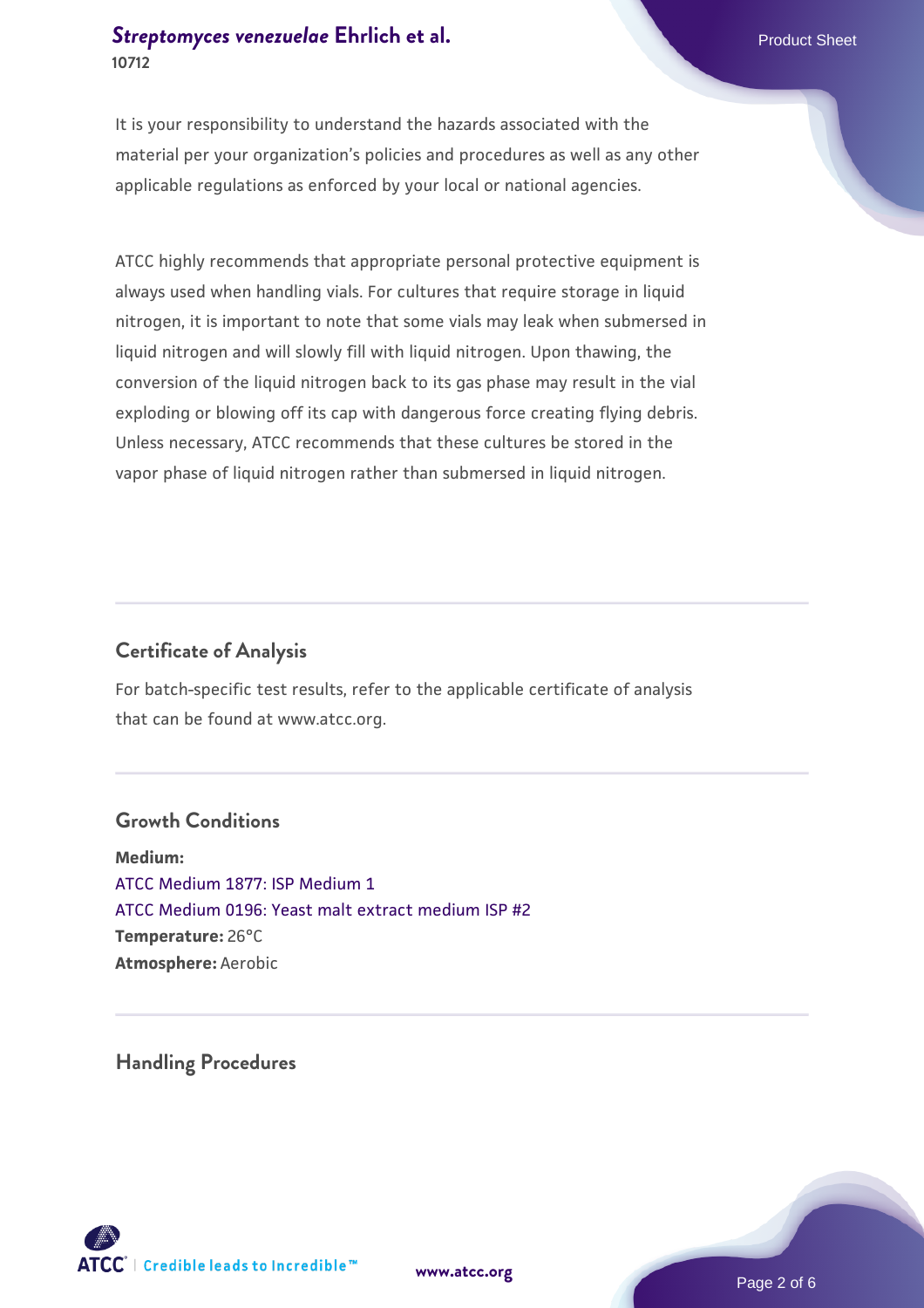#### **[Streptomyces venezuelae](https://www.atcc.org/products/10712)** [Ehrlich et al.](https://www.atcc.org/products/10712) **Product Sheet Allen Engineering Streptomyces venezuelae** Ehrlich et al. **10712**

- 1. Open vial according to enclosed instructions.
- 2. From a single tube of #1877 broth (5 to 6 mL), withdraw approximately 0.6 to 1.0 mL with a Pasteur or 1.0 mL pipette and use to rehydrate the entire pellet.
- 3. Use 0.5 mL of this suspension to inoculate a #196 slant and 0.1 mL to inoculate #196 plates.
- 4. Incubate tubes and plates at 26°C, under aerobic conditions, for 7 to 14  $\,$ days.
- 5. After 7 to 14 days of incubation, wash cells from the slant and transfer this broth to a new slant and plate. Incubate another 7 to 14 days under aerobic conditions. This second transfer and incubation is necessary for complete removal of the cryoprotectant, which can inhibit growth.

#### **Notes**

Additional information on this culture is available on the ATCC<sup>®</sup> web site at www.atcc.org.

#### **Material Citation**

If use of this material results in a scientific publication, please cite the material in the following manner: *Streptomyces venezuelae* Ehrlich et al. (ATCC 10712)

#### **References**

References and other information relating to this material are available at www.atcc.org.

#### **Warranty**

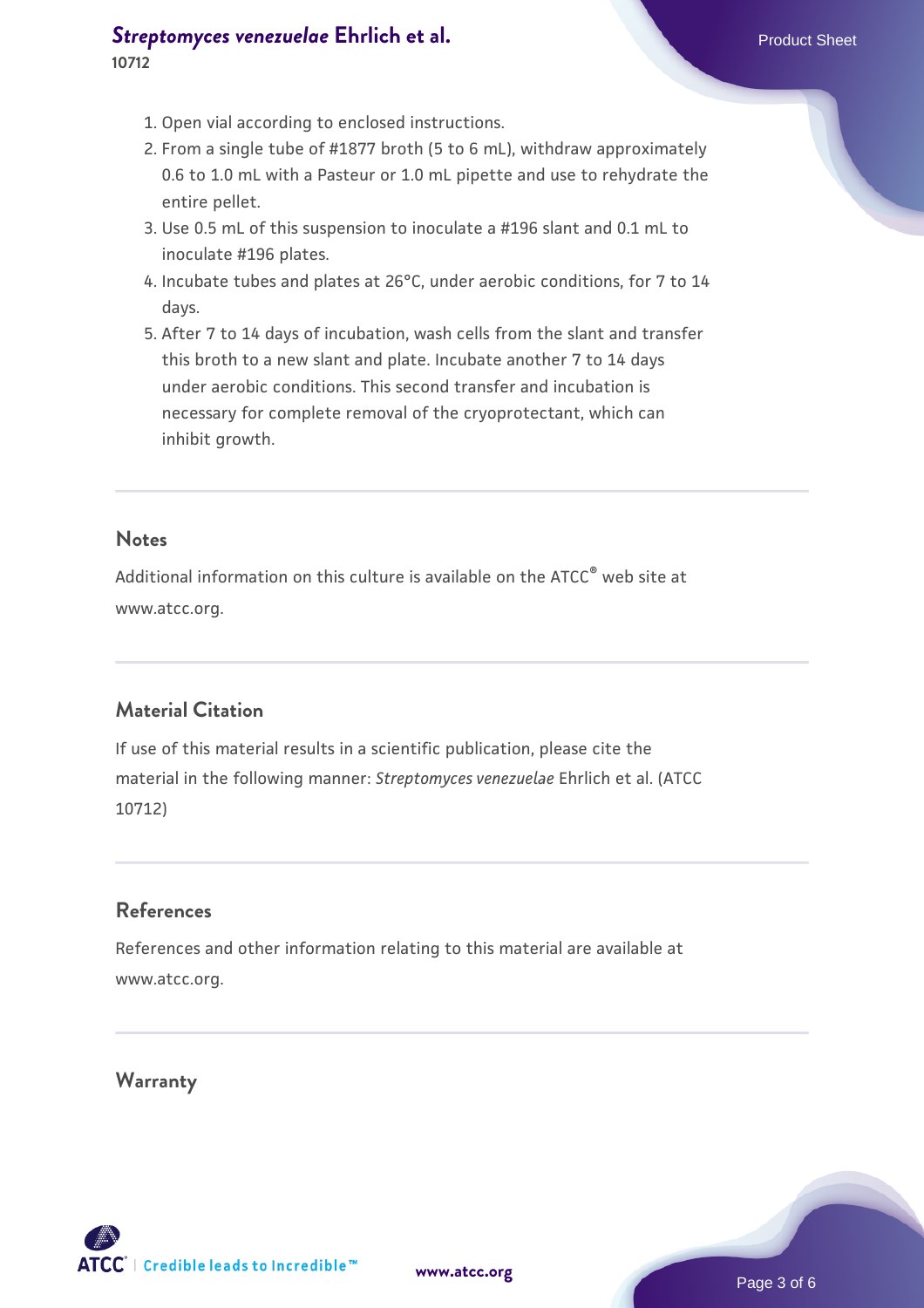#### **[Streptomyces venezuelae](https://www.atcc.org/products/10712)** [Ehrlich et al.](https://www.atcc.org/products/10712) **Product Sheet Allen Engineering Streptomyces venezuelae** Ehrlich et al. **10712**

The product is provided 'AS IS' and the viability of ATCC® products is warranted for 30 days from the date of shipment, provided that the customer has stored and handled the product according to the information included on the product information sheet, website, and Certificate of Analysis. For living cultures, ATCC lists the media formulation and reagents that have been found to be effective for the product. While other unspecified media and reagents may also produce satisfactory results, a change in the ATCC and/or depositor-recommended protocols may affect the recovery, growth, and/or function of the product. If an alternative medium formulation or reagent is used, the ATCC warranty for viability is no longer valid. Except as expressly set forth herein, no other warranties of any kind are provided, express or implied, including, but not limited to, any implied warranties of merchantability, fitness for a particular purpose, manufacture according to cGMP standards, typicality, safety, accuracy, and/or noninfringement.

#### **Disclaimers**

This product is intended for laboratory research use only. It is not intended for any animal or human therapeutic use, any human or animal consumption, or any diagnostic use. Any proposed commercial use is prohibited without a license from ATCC.

While ATCC uses reasonable efforts to include accurate and up-to-date information on this product sheet, ATCC makes no warranties or representations as to its accuracy. Citations from scientific literature and patents are provided for informational purposes only. ATCC does not warrant that such information has been confirmed to be accurate or complete and the customer bears the sole responsibility of confirming the accuracy and completeness of any such information.

This product is sent on the condition that the customer is responsible for and assumes all risk and responsibility in connection with the receipt, handling, storage, disposal, and use of the ATCC product including without limitation



**[www.atcc.org](http://www.atcc.org)**

Page 4 of 6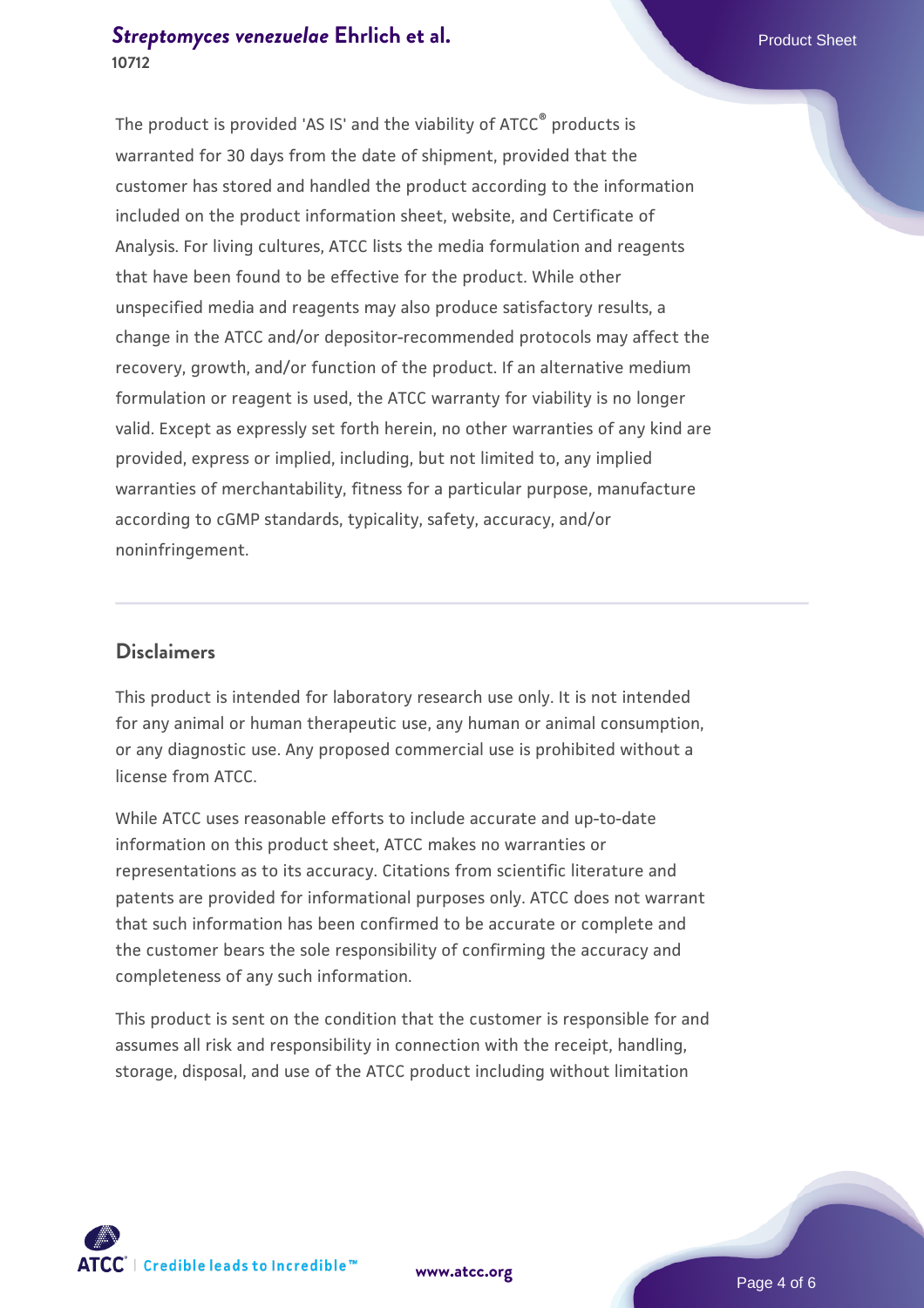taking all appropriate safety and handling precautions to minimize health or environmental risk. As a condition of receiving the material, the customer agrees that any activity undertaken with the ATCC product and any progeny or modifications will be conducted in compliance with all applicable laws, regulations, and guidelines. This product is provided 'AS IS' with no representations or warranties whatsoever except as expressly set forth herein and in no event shall ATCC, its parents, subsidiaries, directors, officers, agents, employees, assigns, successors, and affiliates be liable for indirect, special, incidental, or consequential damages of any kind in connection with or arising out of the customer's use of the product. While reasonable effort is made to ensure authenticity and reliability of materials on deposit, ATCC is not liable for damages arising from the misidentification or misrepresentation of such materials.

Please see the material transfer agreement (MTA) for further details regarding the use of this product. The MTA is available at www.atcc.org.

#### **Copyright and Trademark Information**

© ATCC 2021. All rights reserved.

ATCC is a registered trademark of the American Type Culture Collection.

#### **Revision**

This information on this document was last updated on 2021-05-19

#### **Contact Information**

ATCC 10801 University Boulevard Manassas, VA 20110-2209 USA